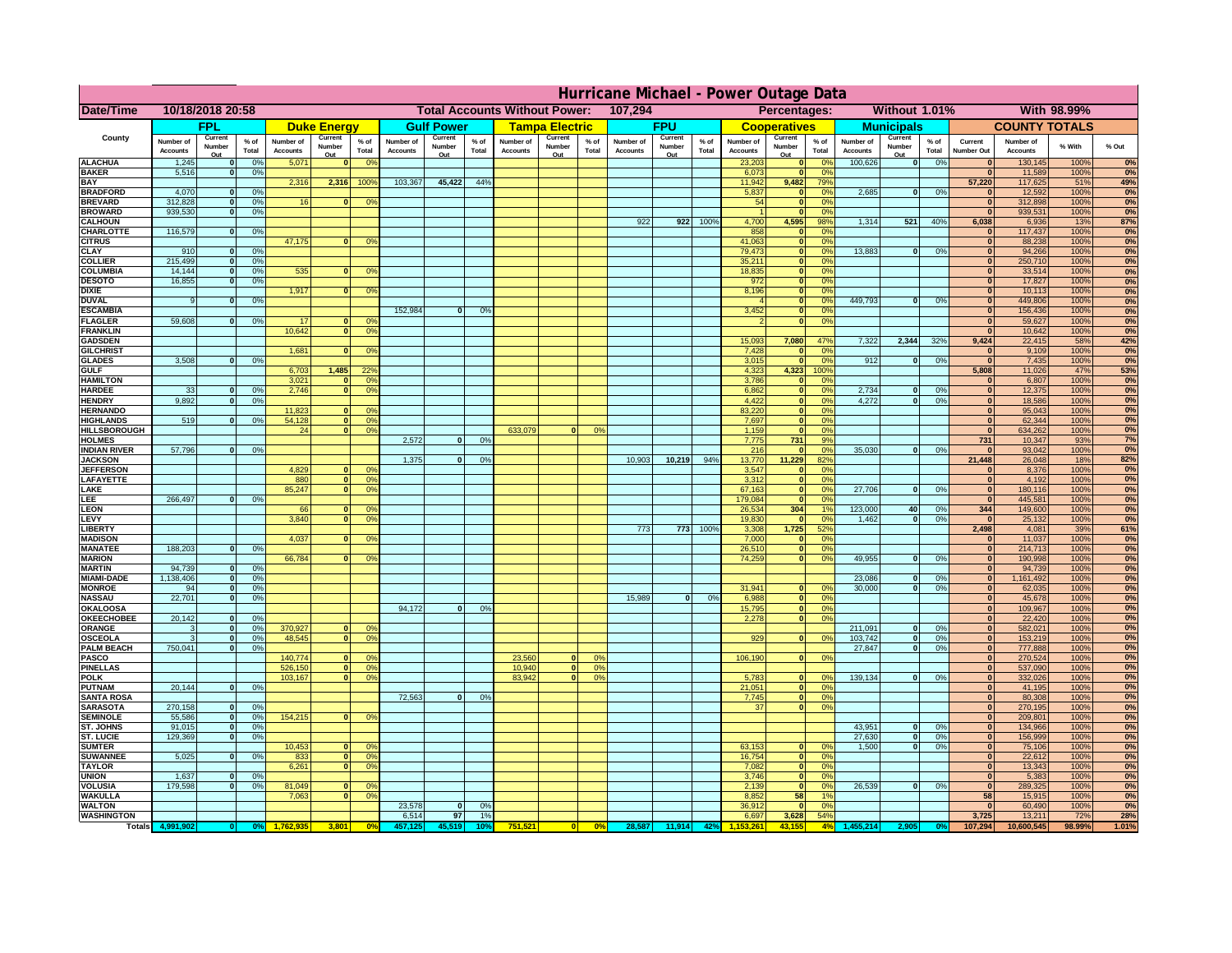# 10/18/2018 8:58 PM Hurricane Michael

| <b>Power Provider</b>                   | <b>County</b>       | <b>Number of Customers</b> | <b>Current Number Out</b> | <b>Outage Percentage</b> | <b>Estimated Restore Time</b> |
|-----------------------------------------|---------------------|----------------------------|---------------------------|--------------------------|-------------------------------|
|                                         |                     |                            |                           |                          |                               |
| <b>Gulf Power Company</b>               | BAY                 | 103,367                    | 45,422                    | 43.94%                   | >5 days                       |
| West Florida Electric Cooperative, Inc. | <b>JACKSON</b>      | 13,723                     | 11,182                    | 81.48%                   | >5 days                       |
| Florida Public Utilities Corporation    | <b>JACKSON</b>      | 10,903                     | 10,219                    | 93.73%                   | >5 days                       |
| Gulf Coast Electric Cooperative, Inc.   | BAY                 | 11,942                     | 9,482                     | 79.40%                   | >5 days                       |
| Talquin Electric Cooperative, Inc.      | GADSDEN             | 15,093                     | 7,080                     | 46.91%                   | 72                            |
| Gulf Coast Electric Cooperative, Inc.   | <b>GULF</b>         | 4,323                      | 4,323                     | 100.00%                  | >5 days                       |
|                                         |                     |                            |                           |                          |                               |
| West Florida Electric Cooperative, Inc. | <b>WASHINGTON</b>   | 4,260                      | 3,018                     | 70.85%                   | >5 days                       |
| West Florida Electric Cooperative, Inc. | CALHOUN             | 2,852                      | 2,752                     | 96.49%                   | >5 days                       |
| <b>Duke Energy</b>                      | BAY                 | 2,316                      | 2,316                     | 100.00%                  | <b>TBD</b>                    |
| Gulf Coast Electric Cooperative, Inc.   | CALHOUN             | 1,848                      | 1,843                     | 99.73%                   | >5 days                       |
| City of Quincy                          | <b>GADSDEN</b>      | 4,768                      | 1,821                     | 38.19%                   | $>72$                         |
| Talquin Electric Cooperative, Inc.      | <b>LIBERTY</b>      | 3,308                      | 1,725                     | 52.15%                   | >5 days                       |
|                                         |                     |                            |                           |                          |                               |
| <b>Duke Energy</b>                      | <b>GULF</b>         | 6,703                      | 1,485                     | 22.15%                   | TBD                           |
| Florida Public Utilities Corporation    | CALHOUN             | 922                        | 922                       | 100.00%                  | >5 days                       |
| Florida Public Utilities Corporation    | <b>LIBERTY</b>      | 773                        | 773                       | 100.00%                  | >5 days                       |
| West Florida Electric Cooperative, Inc. | <b>HOLMES</b>       | 7,482                      | 731                       | 9.77%                    | >5 days                       |
| Gulf Coast Electric Cooperative, Inc.   | <b>WASHINGTON</b>   | 2,437                      | 610                       | 25.03%                   | >5 days                       |
| Chattahoochee Electric                  | GADSDEN             | 1,163                      | 523                       | 44.97%                   | >5 days                       |
|                                         |                     |                            |                           |                          |                               |
| City of Blountstown                     | CALHOUN             | 1,314                      | 521                       | 39.65%                   | >5 days                       |
| Talquin Electric Cooperative, Inc.      | LEON                | 26,534                     | 304                       | 1.15%                    | 48                            |
| <b>Gulf Power Company</b>               | <b>WASHINGTON</b>   | 6,514                      | 97                        | 1.49%                    | $24$                          |
| Talquin Electric Cooperative, Inc.      | WAKULLA             | 8,852                      | 58                        | 0.66%                    | 24                            |
| Gulf Coast Electric Cooperative, Inc.   | <b>JACKSON</b>      | 47                         | 47                        | 100.00%                  | >5 days                       |
| City of Tallahassee                     | LEON                | 123,000                    | 40                        | 0.03%                    | 48                            |
|                                         |                     |                            |                           |                          |                               |
| Central Florida Electric Cooperative    | <b>ALACHUA</b>      | 875                        | $\pmb{0}$                 | 0.00%                    | <b>TBD</b>                    |
| Central Florida Electric Cooperative    | <b>DIXIE</b>        | 7,595                      | $\mathbf 0$               | 0.00%                    | TBD                           |
| Central Florida Electric Cooperative    | <b>GILCHRIST</b>    | 7,424                      | $\pmb{0}$                 | 0.00%                    | Restored                      |
| Central Florida Electric Cooperative    | LAFAYETTE           | 9                          | 0                         | 0.00%                    | TBD                           |
| Central Florida Electric Cooperative    | LEVY                | 17,513                     | $\pmb{0}$                 | 0.00%                    | Restored                      |
|                                         |                     |                            |                           |                          |                               |
| Central Florida Electric Cooperative    | <b>MARION</b>       | 9                          | $\mathbf 0$               | 0.00%                    | TBD                           |
| Choctawhatchee Electric Cooperative     | <b>HOLMES</b>       | 293                        | $\pmb{0}$                 | 0.00%                    | Restored                      |
| Choctawhatchee Electric Cooperative     | <b>OKALOOSA</b>     | 15,795                     | 0                         | 0.00%                    | Restored                      |
| Choctawhatchee Electric Cooperative     | <b>SANTA ROSA</b>   | 201                        | $\mathbf 0$               | 0.00%                    | Restored                      |
| Choctawhatchee Electric Cooperative     | <b>WALTON</b>       | 36,812                     | 0                         | 0.00%                    | Restored                      |
| City of Alachua                         | <b>ALACHUA</b>      | 4,426                      | $\mathbf 0$               | 0.00%                    | <b>TBD</b>                    |
|                                         |                     |                            |                           |                          |                               |
| City of Bartow                          | <b>POLK</b>         | 11,790                     | 0                         | 0.00%                    | TBD                           |
| City of Bushnell                        | <b>SUMTER</b>       | 1,500                      | $\mathbf 0$               | 0.00%                    | <b>TBD</b>                    |
| City of Clewiston                       | <b>HENDRY</b>       | 4,272                      | $\pmb{0}$                 | 0.00%                    | TBD                           |
| City of Fort Meade                      | <b>POLK</b>         | 2,379                      | $\mathbf 0$               | 0.00%                    | TBD                           |
| City of Havana                          | GADSDEN             | 1,391                      | $\pmb{0}$                 | 0.00%                    | Restored                      |
| City of Leesburg                        | LAKE                | 22,000                     | $\mathbf 0$               | 0.00%                    | TBD                           |
|                                         |                     |                            |                           |                          |                               |
| City of Moore Haven                     | <b>GLADES</b>       | 912                        | 0                         | 0.00%                    | TBD                           |
| City of Mount Dora                      | LAKE                | 5,706                      | $\pmb{0}$                 | 0.00%                    | <b>TBD</b>                    |
| City of Newberry                        | <b>ALACHUA</b>      | 1,727                      | 0                         | 0.00%                    | TBD                           |
| City of Starke                          | <b>BRADFORD</b>     | 2,685                      | $\pmb{0}$                 | 0.00%                    | <b>TBD</b>                    |
| City of Vero Beach                      | <b>INDIAN RIVER</b> | 35,030                     | 0                         | 0.00%                    | <b>TBD</b>                    |
| City of Wauchula                        | HARDEE              | 2,734                      | $\pmb{0}$                 | 0.00%                    | <b>TBD</b>                    |
|                                         |                     |                            |                           |                          |                               |
| City of Williston                       | LEVY                | 1,462                      | $\mathbf 0$               | 0.00%                    | TBD                           |
| City of Winter Park                     | ORANGE              | 13,941                     | $\pmb{0}$                 | 0.00%                    | TBD                           |
| Clay Electric Cooperative               | <b>ALACHUA</b>      | 22,328                     | 0                         | 0.00%                    | TBD                           |
| Clay Electric Cooperative               | <b>BAKER</b>        | 2,476                      | $\pmb{0}$                 | 0.00%                    | <b>TBD</b>                    |
| Clay Electric Cooperative               | <b>BRADFORD</b>     | 5,837                      | 0                         | 0.00%                    | TBD                           |
| Clay Electric Cooperative               | <b>CLAY</b>         |                            | $\pmb{0}$                 | 0.00%                    | TBD                           |
|                                         |                     | 79,473                     |                           |                          |                               |
| Clay Electric Cooperative               | COLUMBIA            | 16,922                     | 0                         | 0.00%                    | TBD                           |
| Clay Electric Cooperative               | <b>DUVAL</b>        | $\overline{4}$             | $\pmb{0}$                 | 0.00%                    | TBD                           |
| Clay Electric Cooperative               | <b>FLAGLER</b>      | $\overline{2}$             | 0                         | 0.00%                    | TBD                           |
| Clay Electric Cooperative               | <b>GILCHRIST</b>    | $\overline{4}$             | 0                         | 0.00%                    | <b>TBD</b>                    |
| Clay Electric Cooperative               | LAKE                | 2,239                      | 0                         | 0.00%                    | TBD                           |
| Clay Electric Cooperative               | LEVY                | 712                        | $\pmb{0}$                 | 0.00%                    | <b>TBD</b>                    |
|                                         |                     |                            |                           |                          |                               |
| Clay Electric Cooperative               | <b>MARION</b>       | 16,301                     | 0                         | 0.00%                    | TBD                           |
| Clay Electric Cooperative               | PUTNAM              | 21,051                     | $\pmb{0}$                 | 0.00%                    | <b>TBD</b>                    |
| Clay Electric Cooperative               | SUWANNEE            | 5                          | 0                         | 0.00%                    | TBD                           |
| Clay Electric Cooperative               | <b>UNION</b>        | 3,746                      | $\pmb{0}$                 | 0.00%                    | <b>TBD</b>                    |
| Clay Electric Cooperative               | VOLUSIA             | 2,139                      | 0                         | 0.00%                    | TBD                           |
|                                         | <b>ALACHUA</b>      | 5,071                      | $\pmb{0}$                 | 0.00%                    |                               |
| <b>Duke Energy</b>                      |                     |                            |                           |                          | Restored                      |
| Duke Energy                             | <b>BREVARD</b>      | 16                         | 0                         | 0.00%                    | Restored                      |
| Duke Energy                             | <b>CITRUS</b>       | 47,175                     | $\pmb{0}$                 | 0.00%                    | Restored                      |
| Duke Energy                             | COLUMBIA            | 535                        | 0                         | 0.00%                    | Restored                      |
| <b>Duke Energy</b>                      | <b>DIXIE</b>        | 1,917                      | $\pmb{0}$                 | 0.00%                    | Restored                      |
| Duke Energy                             | <b>FLAGLER</b>      | 17                         | 0                         | 0.00%                    | Restored                      |
| <b>Duke Energy</b>                      | <b>FRANKLIN</b>     | 10,642                     | $\pmb{0}$                 | 0.00%                    | Restored                      |
|                                         |                     |                            |                           |                          |                               |
| Duke Energy                             | <b>GILCHRIST</b>    | 1,681                      | 0                         | 0.00%                    | Restored                      |
| <b>Duke Energy</b>                      | <b>HAMILTON</b>     | 3,021                      | $\pmb{0}$                 | 0.00%                    | Restored                      |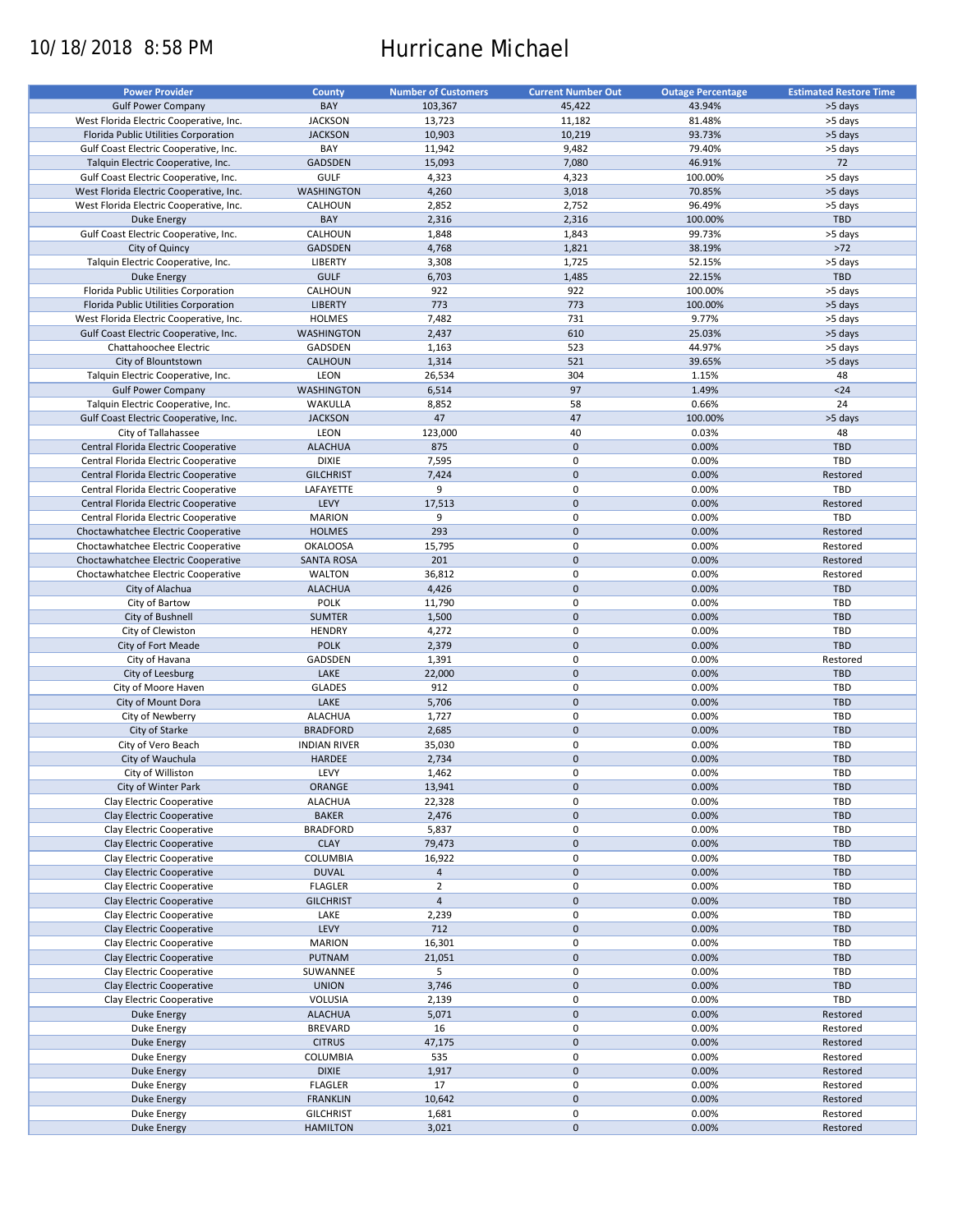### 10/18/2018 8:58 PM Hurricane Michael

| Duke Energy                                        | HARDEE              | 2,746     | 0           | 0.00% | Restored   |
|----------------------------------------------------|---------------------|-----------|-------------|-------|------------|
| <b>Duke Energy</b>                                 | <b>HERNANDO</b>     | 11,823    | $\pmb{0}$   | 0.00% | Restored   |
| <b>Duke Energy</b>                                 | <b>HIGHLANDS</b>    | 54,128    | 0           | 0.00% | Restored   |
|                                                    |                     |           | $\pmb{0}$   |       |            |
| <b>Duke Energy</b>                                 | HILLSBOROUGH        | 24        |             | 0.00% | Restored   |
| Duke Energy                                        | <b>JEFFERSON</b>    | 4,829     | 0           | 0.00% | Restored   |
| Duke Energy                                        | LAFAYETTE           | 880       | $\mathbf 0$ | 0.00% | Restored   |
|                                                    |                     |           |             |       |            |
| Duke Energy                                        | LAKE                | 85,247    | 0           | 0.00% | Restored   |
| Duke Energy                                        | <b>LEON</b>         | 66        | $\pmb{0}$   | 0.00% | Restored   |
| Duke Energy                                        | LEVY                | 3,840     | 0           | 0.00% | Restored   |
|                                                    |                     |           |             |       |            |
| <b>Duke Energy</b>                                 | <b>MADISON</b>      | 4,037     | $\pmb{0}$   | 0.00% | Restored   |
| Duke Energy                                        | <b>MARION</b>       | 66,784    | 0           | 0.00% | Restored   |
| <b>Duke Energy</b>                                 | ORANGE              | 370,927   | $\pmb{0}$   | 0.00% | Restored   |
|                                                    |                     |           |             |       |            |
| Duke Energy                                        | OSCEOLA             | 48,545    | 0           | 0.00% | Restored   |
| Duke Energy                                        | PASCO               | 140,774   | $\mathbf 0$ | 0.00% | Restored   |
|                                                    | PINELLAS            | 526,150   | 0           | 0.00% | Restored   |
| Duke Energy                                        |                     |           |             |       |            |
| <b>Duke Energy</b>                                 | <b>POLK</b>         | 103,167   | $\mathbf 0$ | 0.00% | Restored   |
| Duke Energy                                        | SEMINOLE            | 154,215   | 0           | 0.00% | Restored   |
| <b>Duke Energy</b>                                 | <b>SUMTER</b>       | 10,453    | $\pmb{0}$   | 0.00% | Restored   |
|                                                    |                     |           |             |       |            |
| Duke Energy                                        | SUWANNEE            | 833       | $\pmb{0}$   | 0.00% | Restored   |
| <b>Duke Energy</b>                                 | <b>TAYLOR</b>       | 6,261     | $\pmb{0}$   | 0.00% | Restored   |
|                                                    |                     |           |             |       |            |
| Duke Energy                                        | <b>VOLUSIA</b>      | 81,049    | 0           | 0.00% | Restored   |
| <b>Duke Energy</b>                                 | <b>WAKULLA</b>      | 7,063     | $\pmb{0}$   | 0.00% | Restored   |
| Escambia River Electric Cooperative, Inc.          | <b>ESCAMBIA</b>     | 3,452     | 0           | 0.00% | <b>TBD</b> |
|                                                    |                     |           |             |       |            |
| Escambia River Electric Cooperative, Inc.          | <b>SANTA ROSA</b>   | 7,544     | $\pmb{0}$   | 0.00% | <b>TBD</b> |
| Florida Keys Electric Cooperative                  | <b>MONROE</b>       | 31,941    | $\mathbf 0$ | 0.00% | <b>TBD</b> |
| Florida Power and Light Company                    | <b>ALACHUA</b>      | 1,245     | $\pmb{0}$   | 0.00% | <b>TBD</b> |
|                                                    |                     |           |             |       |            |
| Florida Power and Light Company                    | <b>BAKER</b>        | 5,516     | $\mathbf 0$ | 0.00% | TBD        |
| Florida Power and Light Company                    | <b>BRADFORD</b>     | 4,070     | $\pmb{0}$   | 0.00% | <b>TBD</b> |
|                                                    |                     |           | $\mathbf 0$ |       | <b>TBD</b> |
| Florida Power and Light Company                    | <b>BREVARD</b>      | 312,828   |             | 0.00% |            |
| Florida Power and Light Company                    | <b>BROWARD</b>      | 939,530   | $\pmb{0}$   | 0.00% | <b>TBD</b> |
| Florida Power and Light Company                    | CHARLOTTE           | 116,579   | $\mathbf 0$ | 0.00% | TBD        |
|                                                    |                     |           |             |       |            |
| Florida Power and Light Company                    | <b>CLAY</b>         | 910       | $\pmb{0}$   | 0.00% | <b>TBD</b> |
| Florida Power and Light Company                    | <b>COLLIER</b>      | 215,499   | 0           | 0.00% | TBD        |
| Florida Power and Light Company                    | <b>COLUMBIA</b>     | 14,144    | $\pmb{0}$   | 0.00% | <b>TBD</b> |
|                                                    |                     |           |             |       |            |
| Florida Power and Light Company                    | <b>DESOTO</b>       | 16,855    | $\pmb{0}$   | 0.00% | <b>TBD</b> |
| Florida Power and Light Company                    | <b>DUVAL</b>        | 9         | $\mathbf 0$ | 0.00% | <b>TBD</b> |
|                                                    |                     |           | 0           | 0.00% | TBD        |
| Florida Power and Light Company                    | <b>FLAGLER</b>      | 59,608    |             |       |            |
| Florida Power and Light Company                    | <b>GLADES</b>       | 3,508     | $\mathbf 0$ | 0.00% | <b>TBD</b> |
| Florida Power and Light Company                    | HARDEE              | 33        | 0           | 0.00% | TBD        |
|                                                    |                     |           |             |       |            |
| Florida Power and Light Company                    | <b>HENDRY</b>       | 9,892     | $\pmb{0}$   | 0.00% | <b>TBD</b> |
| Florida Power and Light Company                    | <b>HIGHLANDS</b>    | 519       | 0           | 0.00% | TBD        |
| Florida Power and Light Company                    | <b>INDIAN RIVER</b> | 57,796    | $\pmb{0}$   | 0.00% | <b>TBD</b> |
|                                                    |                     |           |             |       |            |
| Florida Power and Light Company                    | LEE                 | 266,497   | 0           | 0.00% | <b>TBD</b> |
| Florida Power and Light Company                    | MANATEE             | 188,203   | $\mathbf 0$ | 0.00% | <b>TBD</b> |
|                                                    | <b>MARTIN</b>       | 94,739    | 0           | 0.00% | TBD        |
| Florida Power and Light Company                    |                     |           |             |       |            |
| Florida Power and Light Company                    | MIAMI-DADE          | 1,138,406 | $\mathbf 0$ | 0.00% | <b>TBD</b> |
| Florida Power and Light Company                    | <b>MONROE</b>       | 94        | 0           | 0.00% | TBD        |
|                                                    |                     |           |             |       |            |
| Florida Power and Light Company                    | NASSAU              | 22,701    | $\pmb{0}$   | 0.00% | <b>TBD</b> |
| Florida Power and Light Company                    | OKEECHOBEE          | 20,142    | $\mathbf 0$ | 0.00% | TBD        |
| Florida Power and Light Company                    | ORANGE              | 3         | $\pmb{0}$   | 0.00% | <b>TBD</b> |
|                                                    |                     |           |             |       |            |
| Florida Power and Light Company                    | OSCEOLA             | 3         | 0           | 0.00% | TBD        |
| Florida Power and Light Company                    | PALM BEACH          | 750,041   | $\pmb{0}$   | 0.00% | <b>TBD</b> |
| Florida Power and Light Company                    | PUTNAM              | 20,144    | 0           | 0.00% | TBD        |
|                                                    |                     |           |             |       |            |
| Florida Power and Light Company                    | SARASOTA            | 270,158   | $\pmb{0}$   | 0.00% | <b>TBD</b> |
| Florida Power and Light Company                    | SEMINOLE            | 55,586    | 0           | 0.00% | TBD        |
| Florida Power and Light Company                    | ST. JOHNS           | 91,015    | $\pmb{0}$   | 0.00% | <b>TBD</b> |
|                                                    |                     |           |             |       |            |
| Florida Power and Light Company                    | ST. LUCIE           | 129,369   | 0           | 0.00% | TBD        |
| Florida Power and Light Company                    | SUWANNEE            | 5,025     | $\pmb{0}$   | 0.00% | <b>TBD</b> |
|                                                    |                     |           |             |       |            |
| Florida Power and Light Company                    | <b>UNION</b>        | 1,637     | 0           | 0.00% | TBD        |
| Florida Power and Light Company                    | <b>VOLUSIA</b>      | 179,598   | $\mathbf 0$ | 0.00% | <b>TBD</b> |
| Florida Public Utilities Corporation               | NASSAU              | 15,989    | 0           | 0.00% | Restored   |
|                                                    |                     |           |             |       |            |
| Fort Pierce Utilities Authority                    | ST. LUCIE           | 27,630    | 0           | 0.00% | <b>TBD</b> |
| Gainesville (Gainesville Regional Utilities - GRU) | <b>ALACHUA</b>      | 94,473    | 0           | 0.00% | TBD        |
| Glades Electric Cooperative, Inc.                  | <b>GLADES</b>       | 3,015     | $\pmb{0}$   | 0.00% | <b>TBD</b> |
|                                                    |                     |           |             |       |            |
| Glades Electric Cooperative, Inc.                  | HARDEE              | 0         | 0           |       | TBD        |
| Glades Electric Cooperative, Inc.                  | <b>HENDRY</b>       | 3,530     | $\pmb{0}$   | 0.00% | <b>TBD</b> |
|                                                    |                     |           |             |       | TBD        |
| Glades Electric Cooperative, Inc.                  | <b>HIGHLANDS</b>    | 7,321     | 0           | 0.00% |            |
| Glades Electric Cooperative, Inc.                  | OKEECHOBEE          | 2,278     | $\pmb{0}$   | 0.00% | <b>TBD</b> |
| Green Cove Springs Electric                        | <b>CLAY</b>         | 3,889     | $\pmb{0}$   | 0.00% | TBD        |
|                                                    |                     |           |             |       |            |
| Gulf Coast Electric Cooperative, Inc.              | <b>WALTON</b>       | 100       | $\pmb{0}$   | 0.00% | TBD        |
| <b>Gulf Power Company</b>                          | <b>ESCAMBIA</b>     | 152,984   | 0           | 0.00% | Restored   |
| <b>Gulf Power Company</b>                          | <b>HOLMES</b>       | 2,572     | $\pmb{0}$   | 0.00% | Restored   |
|                                                    |                     |           |             |       |            |
| <b>Gulf Power Company</b>                          | <b>JACKSON</b>      | 1,375     | 0           | 0.00% | Restored   |
| <b>Gulf Power Company</b>                          | <b>OKALOOSA</b>     | 94,172    | $\mathbf 0$ | 0.00% | Restored   |
|                                                    |                     |           |             |       |            |